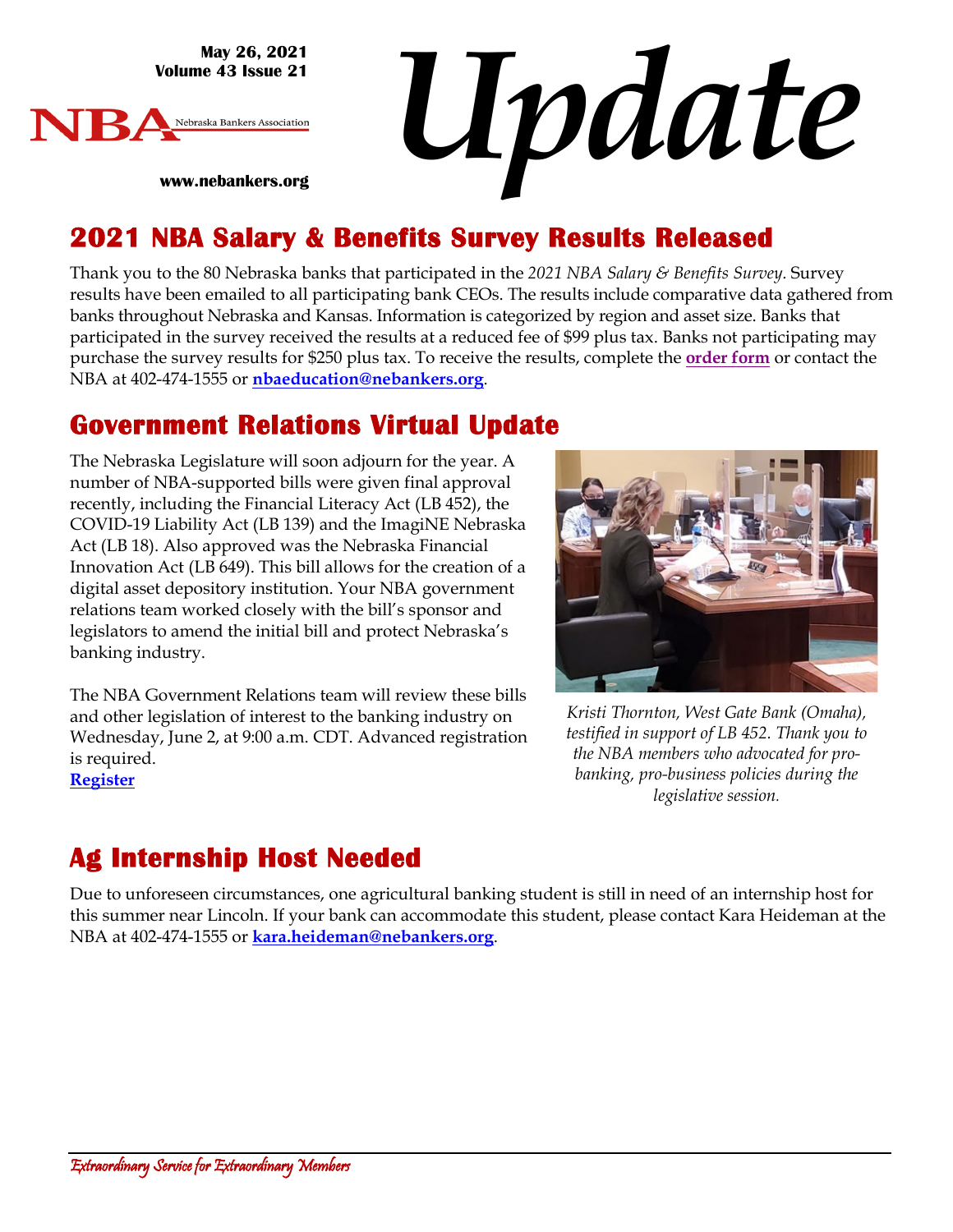#### **ARRC to Recommend CME Group as Rate Administrator**

The Alternative Reference Rates Committee (ARRC) plans to recommend CME Group to administrator a forward-looking Secured Overnight Financing Rate (SOFR) term rate. The AARC will make its formal recommendation after previously outlined **[marketed indicators](https://www.newyorkfed.org/medialibrary/Microsites/arrc/files/2021/20210506-term-rate-indicators-press-release)** are met. **[Learn More](https://www.newyorkfed.org/medialibrary/Microsites/arrc/files/2021/20210521-ARRC-Press-Release-Term-Rate-RFP.pdf)**

#### **FEIEC Finalizes Call Report Changes**

The Federal Financial Institutions Examination Council (FFIEC) finalized several changes to the Call Report. One change allows the Federal Deposit Insurance Corporation to implement recently proposed amendments to address the temporary deposit insurance assessment effects resulting from the transition to the Current Expected Credit Losses methodology. These changes will take effect with the June 30, 2021, report date. The second set of changes address the exclusion of sweep deposits and certain other deposits from reporting as brokered deposits. These changes will take effect with the Sept. 30, 2021, report date. **[Learn More](https://www.govinfo.gov/content/pkg/FR-2021-05-24/pdf/2021-10853.pdf)**

#### **Executive Order on Climate-Related Financial Risks**

A new executive order signed by President Biden directs financial regulators to implement steps to measure and mitigate climate-related financial risk. The Treasury Secretary and the Financial Stability Oversight Council are directed to work together and consider "assessing, in a detailed and comprehensive manner, the climate-related financial risk, including both physical and transition risks, to the financial stability of the federal government and the stability of the U.S. financial system." **[Read the Order](https://www.whitehouse.gov/briefing-room/presidential-actions/2021/05/20/executive-order-on-climate-related-financial-risk/)**

#### **Treasury Report on American Family Plan Tax Proposal**

The Treasury Department released additional details on President Biden's American Families Plan. The plan includes initiatives to close the "tax gap "or difference between taxes owed and actual taxes paid. Included in the plan are new reporting requirements for financial institutions. They would be required to report "additional data on the financial accounts of these existing information returns. Specifically, the annual return would report gross inflows and outflows on all business and personal accounts from financial institutions, including bank, loan, and investment accounts but carve out exceptions for accounts below a low de minimis gross flow threshold."

**[Read the Report](https://home.treasury.gov/system/files/136/The-American-Families-Plan-Tax-Compliance-Agenda.pdf)**

## **Updated Host State Loan-to-Deposit Ratios Released**

The federal banking agencies released updated host state loan-to-deposit ratios. The ratios are used to determine compliance with section 109 of the Riegle-Neal Interstate Banking and Branching Efficiency Act. Nebraska's ratio is 86%.

**[Learn More](https://www.fdic.gov/news/press-releases/2021/pr21047a.pdf)**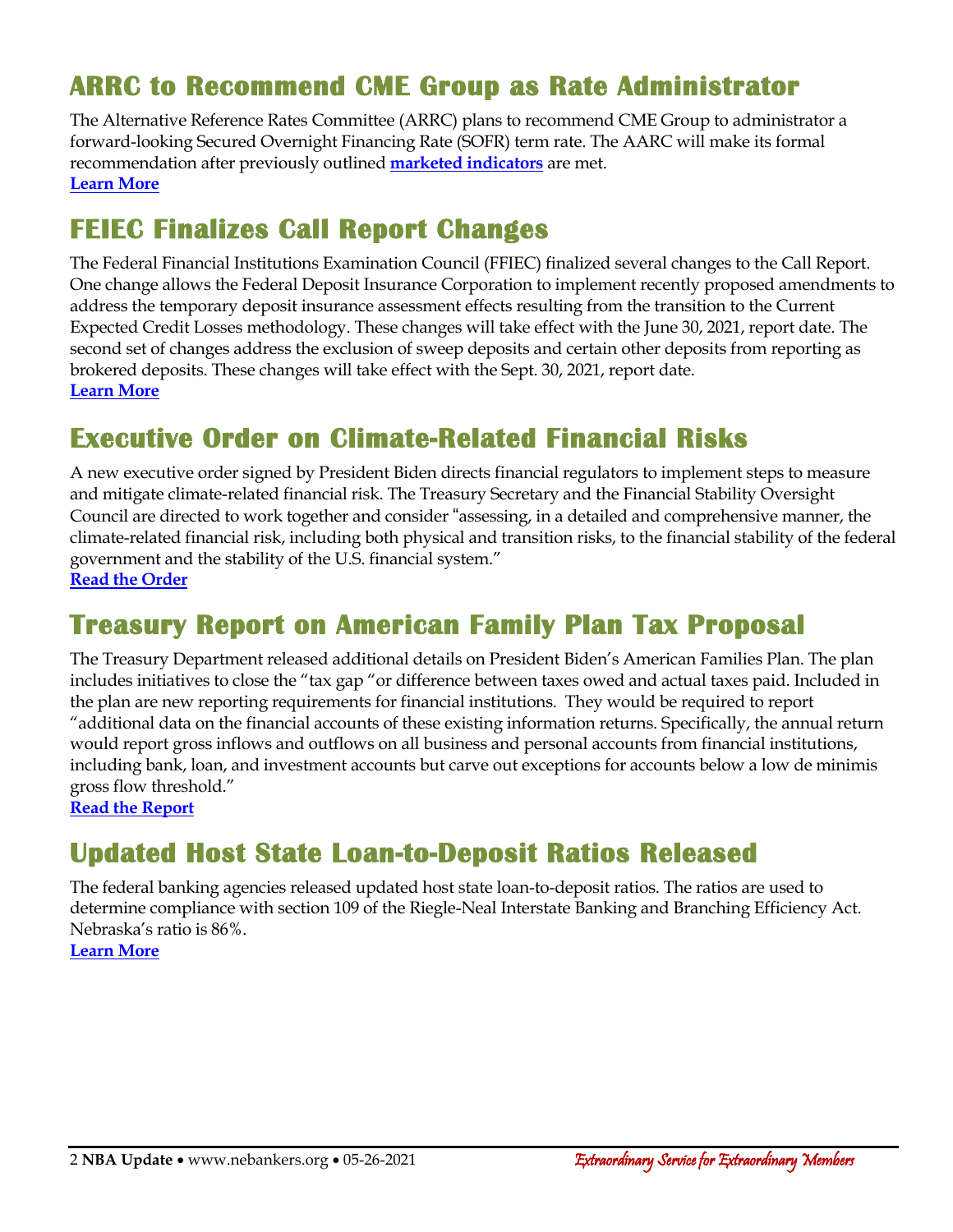## **Order 2022 Scenes of Nebraska Calendars**

The NBA is now accepting orders for the 2022 NBA Scenes of Nebraska Calendar through **August 1**.

*Orders placed before July 1 will receive the special pricing of 99 cents per calendar!*

The calendar features photos from around Nebraska submitted by Nebraska bankers and their family members. Gifting your customers these calendars is a great way to thank them for their business and promote your bank! **[Place Your Order](https://www.nebankers.org/calendars.html)**



# **Training and Networking Opportunities**

Mark your calendar and join the NBA and fellow bankers for one of the many upcoming in-person events.

- **June 10 -** Annual Golf Outing, Hastings
- **June 15-16 -** Call Report Virtual Workshop, Virtual Offering
- **August 5-6 -** Young Bankers of Nebraska (YBON) Annual Conference, Omaha
- **August 17-18 -** Real Estate Lending Compliance Conference, Lincoln
- **August 24 –** Opening New Accounts in Nebraska Workshop, Kearney
- **August 25 –** Opening New Accounts in Nebraska Workshop, Lincoln
- **September 2**-**3 –** Fall Agri-business Conference, Lincoln

To register and see the complete event schedule, visit the **[NBA Event Calendar](https://web.nebankers.org/events)**.

## **New Resource on Financial Caregiving**

According to the Alzheimer's Association, one out of every three older adults has Alzheimer's or another form of dementia. Within a decade, the U.S. population will have more people over 65 than under the age of 18 for the first time in history. In order to best prepare for future needs, aging adults—and their families need to begin planning today.

To help support financial readiness, American Bankers Association (ABA) Foundation released a new resource guide: Financial Caregiving: Planning for Stages of Cognitive Decline. It includes a visual roadmap, highlighting symptoms to note, considerations for financial caregivers, and ways to connect with bankers. ABA Foundation also provides information to help you use and share this tool with your customers and communities. The guide is available as part of the Safe Banking for Seniors program. **[Access the Resource](https://www.aba.com/advocacy/community-programs/safe-banking-for-seniors)**